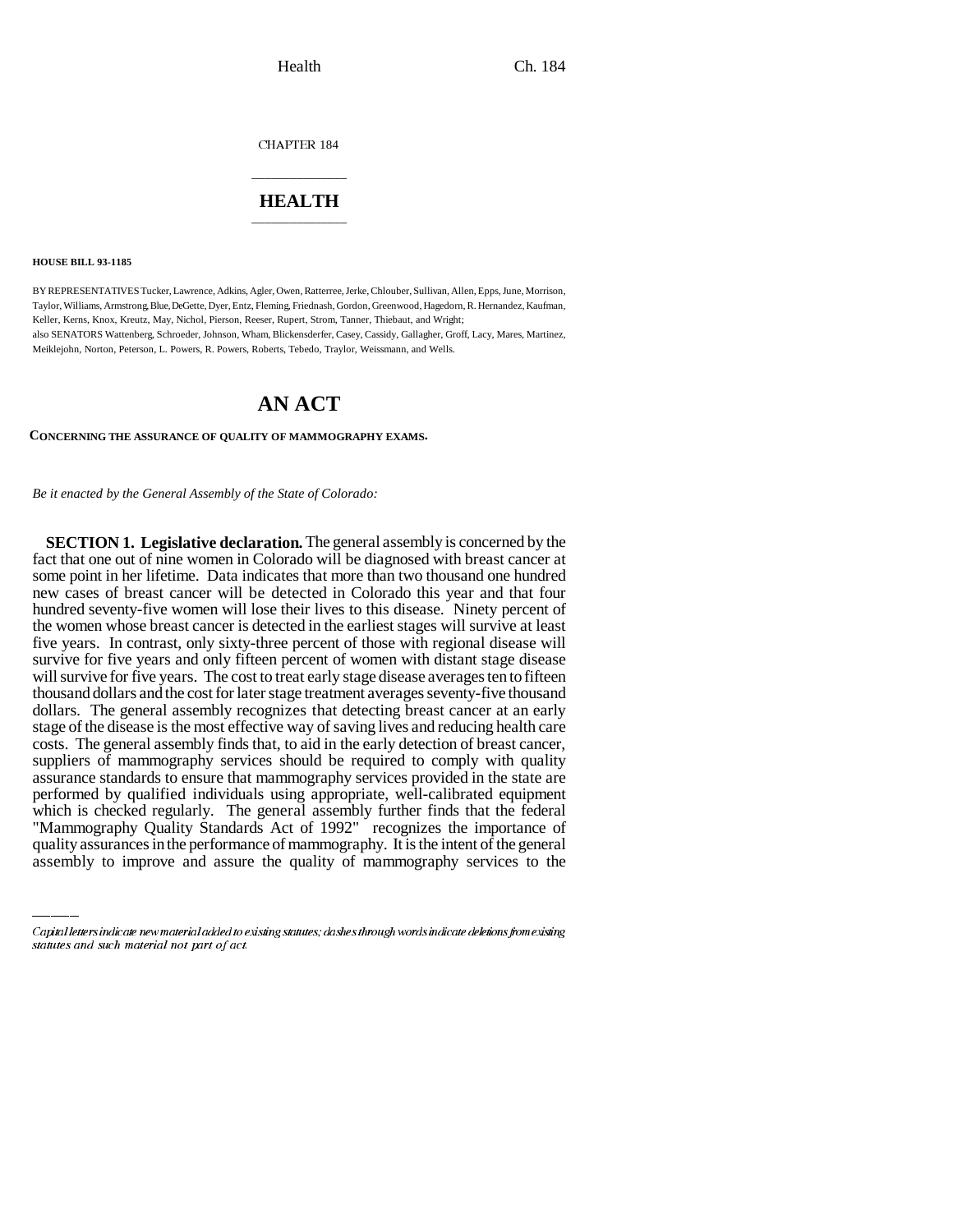consumers of this state.

**SECTION 2.** 25-11-101, Colorado Revised Statutes, 1989 Repl. Vol., is amended BY THE ADDITION OF A NEW SUBSECTION to read:

**25-11-101. Definitions.** As used in this part 1, unless the context otherwise requires:

(2.5) "MAMMOGRAPHER" MEANS A PERSON WHO OPERATES A MACHINE SOURCE OF IONIZING RADIATION, COMMONLY KNOWN AS AN "X-RAY MACHINE" IN THE CONDUCT OF A MAMMOGRAPHY EXAM.

**SECTION 3.** 25-11-104 (1), Colorado Revised Statutes, 1989 Repl. Vol., is amended, and the said 25-11-104 is further amended BY THE ADDITION OF A NEW SUBSECTION, to read:

**25-11-104. Rules and regulations to be adopted - fees - fund created.** (1) The state board of health shall formulate, adopt, and promulgate rules and regulations as provided in subsection SUBSECTIONS  $(2)$  AND  $(2.5)$  of this section which shall cover subject matter relative to radioactive materials and other sources of ionizing radiation which shall include, but not be limited to: Licenses and registration, records, permissible levels of exposure, notification and reports of accidents, technical qualifications of personnel, TECHNICAL QUALIFICATIONS OF MAMMOGRAPHERS, handling, transportation and storage, waste disposal, posting and labeling of hazardous sources and areas, surveys, and monitoring.

(2.5) REGULATIONS RELATING TO MAMMOGRAPHERS SHALL PROVIDE THAT MAMMOGRAPHERS MUST OBTAIN EDUCATION AND TRAINING THROUGH AN ORGANIZATION SPECIFIED BY THE STATE BOARD OF HEALTH OR PROVIDE PROOF OF EXPERIENCE AS ESTABLISHED BY THE BOARD, OR BOTH. AT A MINIMUM SAID REGULATIONS SHALL PROVIDE THAT MAMMOGRAPHERS MUST HAVE ACHIEVED A PASSING SCORE ON AN EXAMINATION FOR THE LIMITED SCOPE OF PRACTICE IN RADIOGRAPHY AS ADMINISTERED BY THE AMERICAN REGISTRY OF RADIOLOGICAL TECHNOLOGISTS OR A SIMILAR INSTITUTION APPROVED BY THE STATE BOARD. ALL REGULATIONS RELATING TO THE QUALIFICATIONS OF MAMMOGRAPHERS SHALL BE MODELED AFTER AND SHALL BE NO LESS STRINGENT THAN THOSE ADOPTED BY THE FEDERAL GOVERNMENT PURSUANT TO THE FEDERAL "MAMMOGRAPHY QUALITY STANDARDS ACT OF 1992". THE MAMMOGRAPHY QUALITY ASSURANCE ADVISORY COMMITTEE REFERRED TO IN SECTION 25-11-105.5 SHALL REVIEW AND MAKE RECOMMENDATIONS TO THE BOARD REGARDING QUALIFICATIONS FOR MAMMOGRAPHERS.

**SECTION 4.** 25-11-104 (8), Colorado Revised Statutes, 1989 Repl. Vol., is amended BY THE ADDITION OF A NEW PARAGRAPH to read:

**25-11-104. Rules and regulations to be adopted - fees - fund created.** (8) (a.5) NO PERSON SHALL PERFORM A MAMMOGRAPHY EXAM NOR SHALL ANYONE EMPLOY A PERSON TO PERFORM A MAMMOGRAPHY EXAM UNLESS SAID PERSON HAS BEEN APPROVED BY THE DEPARTMENT AS MEETING THE QUALIFICATIONS FOR MAMMOGRAPHERS ADOPTED BY THE STATE BOARD OF HEALTH PURSUANT TO SUBSECTION (2.5) OF THIS SECTION. ON OR BEFORE DECEMBER 31, 1993, THE STATE